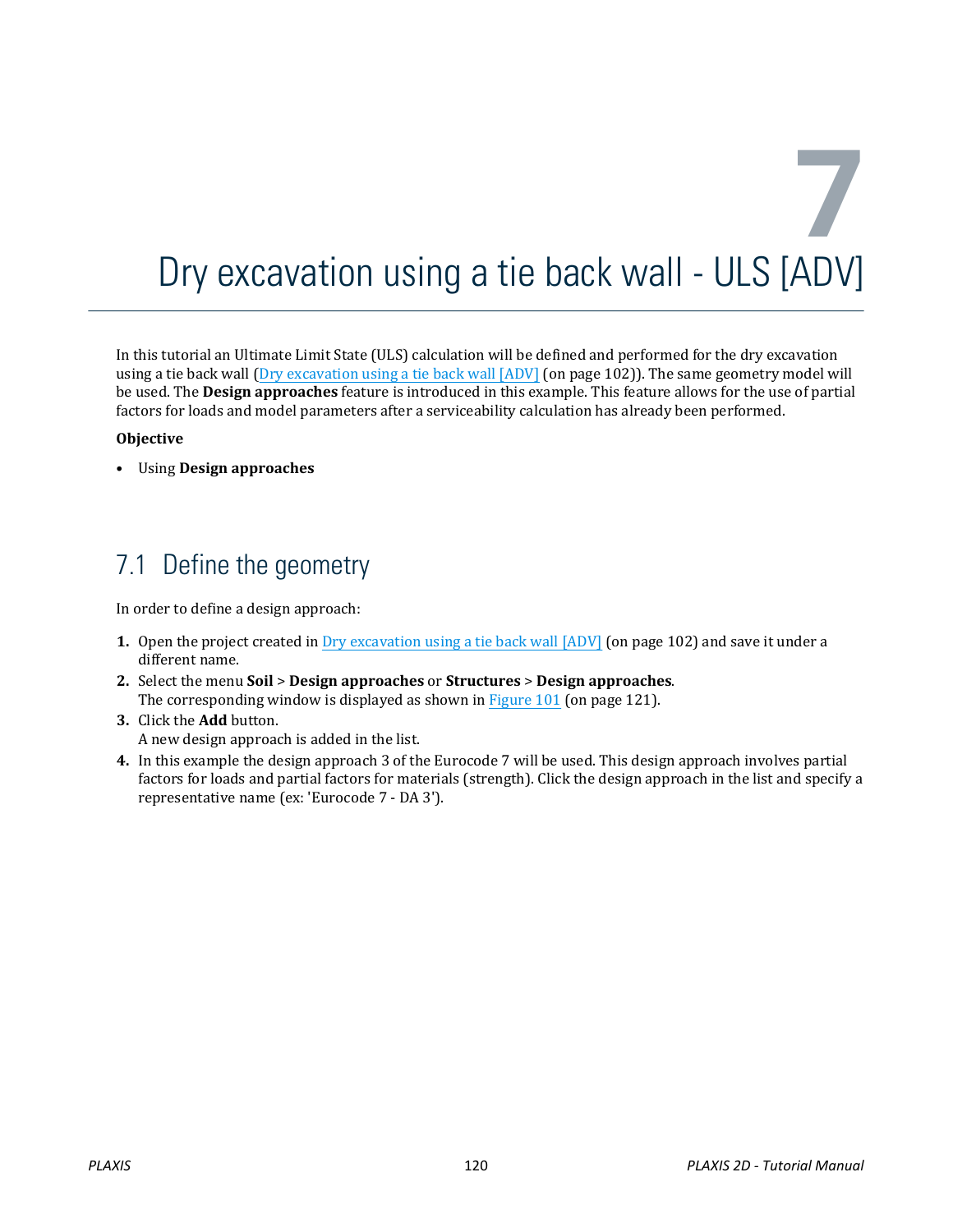<span id="page-1-0"></span>Define the geometry

|                                 | Design approaches                     |                   | П             | X |
|---------------------------------|---------------------------------------|-------------------|---------------|---|
| Identification                  | Add                                   |                   |               |   |
| Eurocode - 7 [DesignApproach_1] | <b>Delete</b>                         |                   |               |   |
|                                 |                                       |                   | Copy          |   |
| Loads                           | Materials                             |                   | Import/export |   |
| #                               |                                       |                   |               |   |
| $\mathbf{1}$                    | Description<br>Permanent unfavourable | Factor<br>Not set | Add           |   |
| $\overline{2}$                  | Permanent favourable                  | Not set           | <b>Delete</b> |   |
| 3                               | Variable unfavourable                 | 1.3000            |               |   |
| $\overline{4}$                  | Variable favourable                   | Not set           |               |   |
|                                 |                                       |                   |               |   |
|                                 |                                       |                   | <b>OK</b>     |   |

|  | Figure 101: Partial factors for loads |  |
|--|---------------------------------------|--|
|  |                                       |  |

| Identification<br>Add<br>Eurocode - 7 [DesignApproach_1]<br><b>Delete</b><br>Copy<br>Import/export<br><b>Materials</b><br>Loads<br>Description<br>#<br>Factor<br>Add<br>Weight (gamma)<br>$\mathbf{1}$<br>Not set<br><b>Delete</b><br>Effective friction angle (phi')<br>$\overline{2}$<br>1.2500<br>Effective cohesion (c')<br>3<br>1.2500<br>Materials<br>Undrained strength (s_u)<br>$\overline{4}$<br>Not set | × |
|-------------------------------------------------------------------------------------------------------------------------------------------------------------------------------------------------------------------------------------------------------------------------------------------------------------------------------------------------------------------------------------------------------------------|---|
|                                                                                                                                                                                                                                                                                                                                                                                                                   |   |
|                                                                                                                                                                                                                                                                                                                                                                                                                   |   |
|                                                                                                                                                                                                                                                                                                                                                                                                                   |   |
|                                                                                                                                                                                                                                                                                                                                                                                                                   |   |
|                                                                                                                                                                                                                                                                                                                                                                                                                   |   |
|                                                                                                                                                                                                                                                                                                                                                                                                                   |   |
|                                                                                                                                                                                                                                                                                                                                                                                                                   |   |
|                                                                                                                                                                                                                                                                                                                                                                                                                   |   |
|                                                                                                                                                                                                                                                                                                                                                                                                                   |   |
|                                                                                                                                                                                                                                                                                                                                                                                                                   |   |
|                                                                                                                                                                                                                                                                                                                                                                                                                   |   |
|                                                                                                                                                                                                                                                                                                                                                                                                                   |   |
|                                                                                                                                                                                                                                                                                                                                                                                                                   |   |
|                                                                                                                                                                                                                                                                                                                                                                                                                   |   |
|                                                                                                                                                                                                                                                                                                                                                                                                                   |   |
|                                                                                                                                                                                                                                                                                                                                                                                                                   |   |
|                                                                                                                                                                                                                                                                                                                                                                                                                   |   |
|                                                                                                                                                                                                                                                                                                                                                                                                                   |   |
| <b>OK</b>                                                                                                                                                                                                                                                                                                                                                                                                         |   |

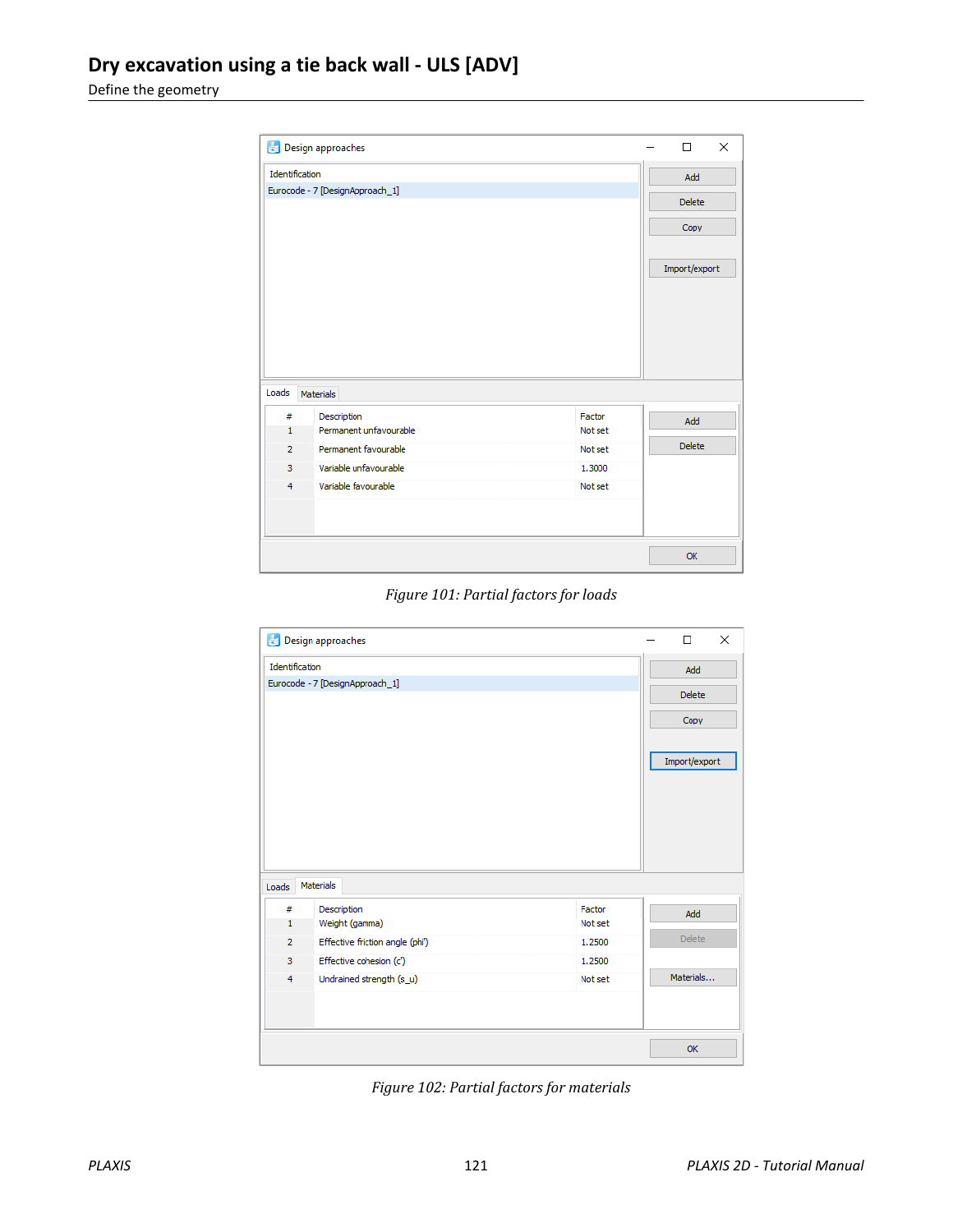Define and perform the calculation

- **5.** In the lower part of the window the partial factors can be defined for loads and materials as shown in [Figure](#page-1-0) [102](#page-1-0) (on page 121). Set the partial factor for **Variable unfavourable** to 1.3.
- **6.** Click the **Materials** tab.
- **7.** Assign a value of 1.25 to **Effective friction angle** and **Effective cohesion**.
- **8.** Click the **Materials...** button. The **Material sets** window pops up.
- **9.** Open the **Loam** material data set. Note that the view has changed. In the current view it is possible to assign factors to different soil parameters, as well as to see the effect of these factors on the soil parameters.
- **10.** Click the **Mechanical** tab. In the **Mechanical** tabsheet select the corresponding labels for c'ref and φ'.
- **11.** Do the same for the remaining soil data sets.
- **12.** Close the **Design approaches** window.

#### **Note:**

Note that a partial factor for *ϕ* and ψ applies to the tangent of *ϕ* and ψ respectively.

## 7.2 Define and perform the calculation

There are two main schemes to perform design calculations in relation to serviceability calculations (see Design approaches in the Reference Manual PLAXIS 2D ). The first approach is used in this tutorial.

#### 7.2.1 Changes to all phases

- **1.** Proceed to the **Staged construction mode**.
- **2.** In the **Phases explorer** click the phase Phase\_1.
- **3.** Add a new phase.
- **4.** Double-click the newly added phase to open the **Phases** window.
- **5.** In the **General** subtree of the **Phases** window select the defined design approach in the corresponding dropdown menu.
- **6.** In the **Model explorer** expand the **Line loads** and all the subtrees under it.
- **7.** Select the **Variable unfavourable** option in the **LoadFactorLabel** drop-down menu of the static component of the load.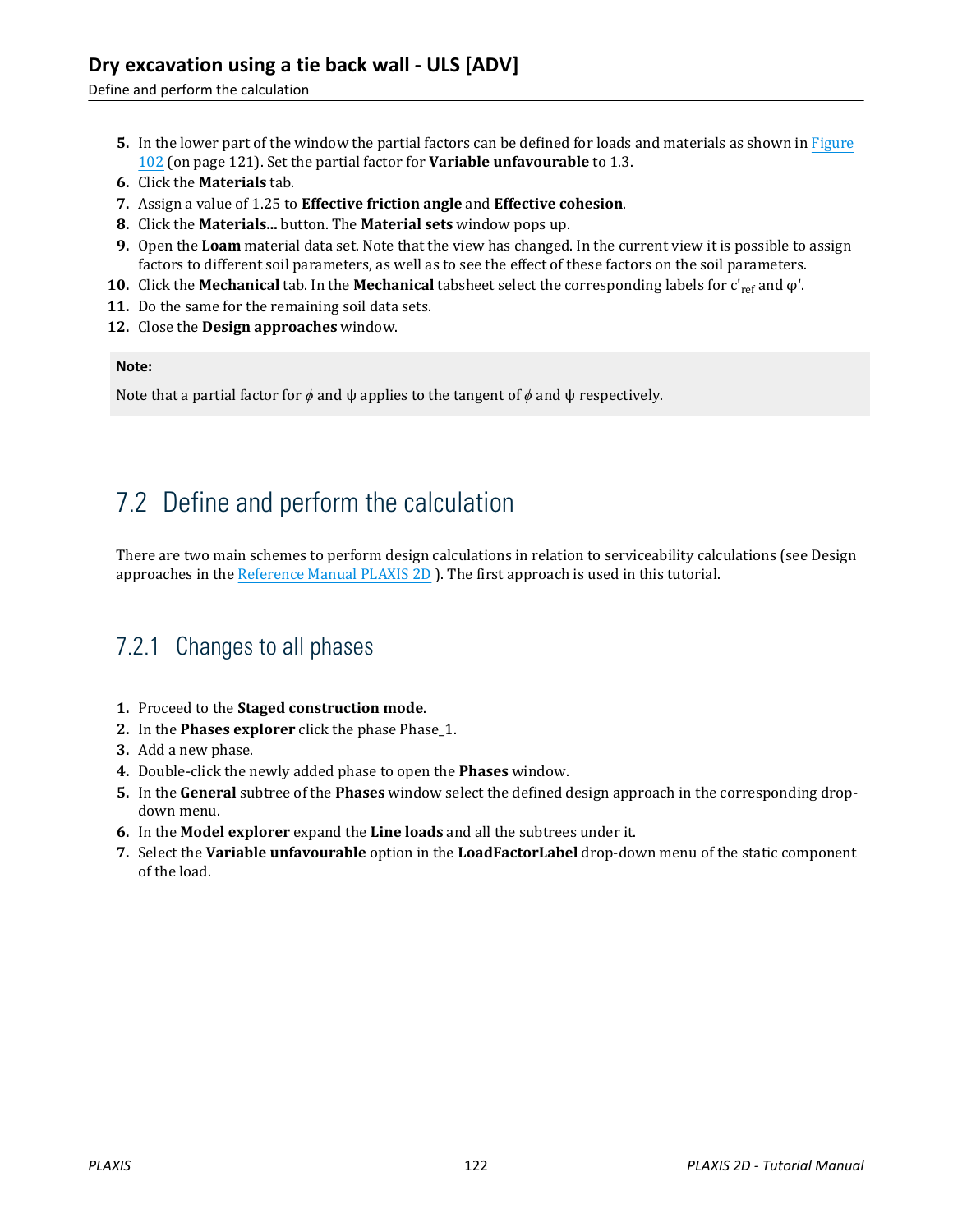Results



*Figure 103: Assignment of factor label to loads in the Selection explorer*

**8.** Follow the same steps to define ULS phases for all the remaining SLS phases. Make sure that the Phase 7 starts from Phase 1, Phase 8 from Phase 2, Phase 9 from Phase 3 and so on.

### 7.2.2 Execute the calculation

- **1.** Click the **Select points for curves** button  $\triangledown$  in the side toolbar.
- **2.** Select some characteristic points for curves (for example the connection points of the ground anchors on the diaphragm wall, such as (40 27) and (40 23)).
- **3.** Click the **Calculate** button  $\begin{bmatrix} \mathbf{I} \cdot \mathbf{v} \end{bmatrix}$  to calculate the project.

**4.** After the calculation has finished, save the project by clicking the Save button

## 7.3 Results

The results obtained for the design approach phases can be evaluated in Output. [Figure 104](#page-4-0) (on page 124) displays the ΣMstage - |u| plot for the node located at (40.0 27.0).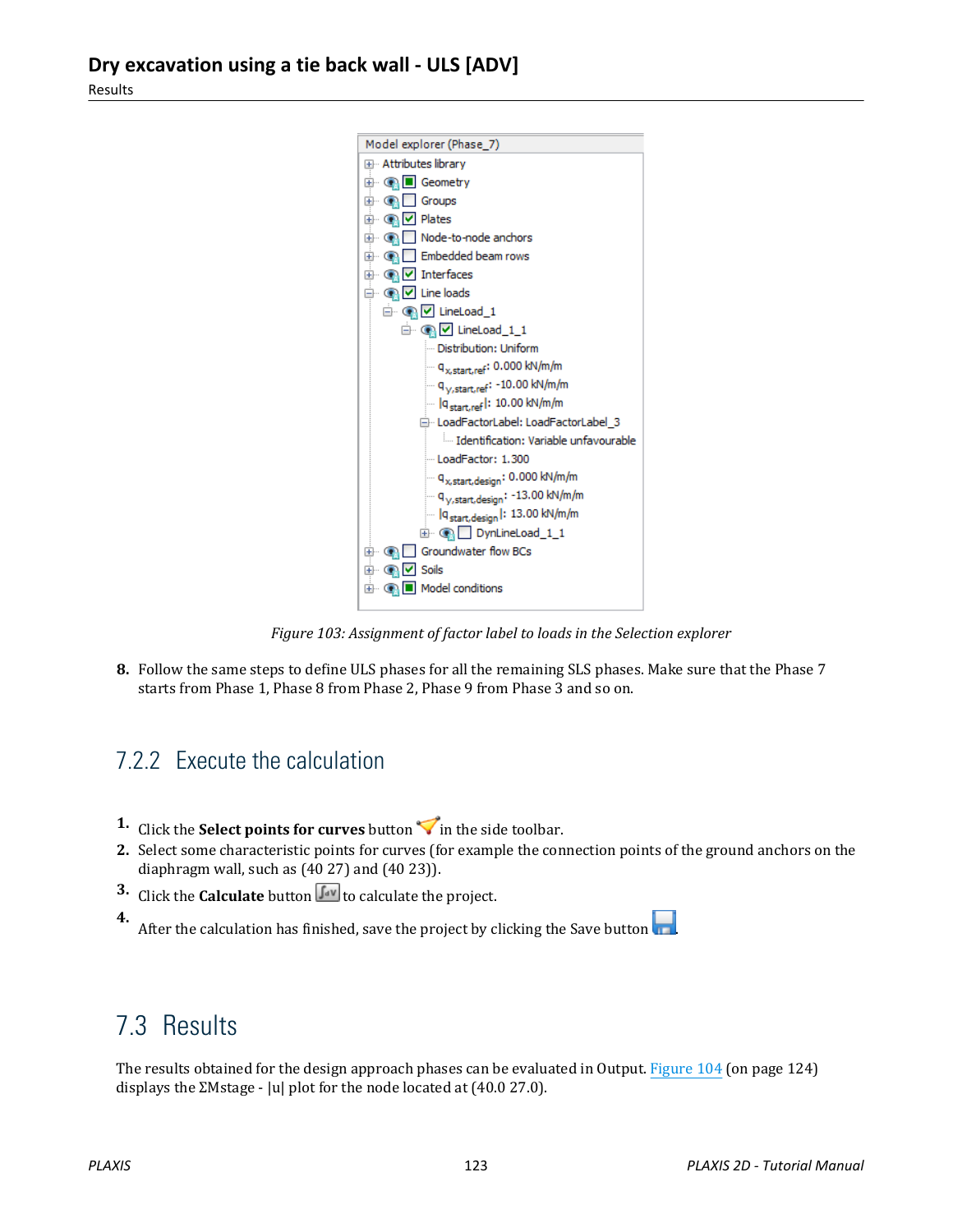<span id="page-4-0"></span>

*Figure 104: ΣMstage - |u| plot for the ULS phases*

If the ULS calculations have successfully finished, the model complies with the corresponding design approach. If there are doubts about this due to excessive deformations, an additional **Safety** calculation may be considered using the same design approach, which should then result in a stable  $\Sigma M_{\rm sf}$  value larger than 1.0. Note that if partial factors have been used it is not necessary that  $\Sigma M_{sf}$  also includes a safety margin. Hence, in this case  $\Sigma M_{sf}$ just larger that 1.0 is enough.

[Figure 105](#page-5-0) (on page 125) displays the ΣMsf - |u| plot for the **Safety** calculations of the Phase 6 and the corresponding ULS phase (Phase 12). It can be concluded that the situation complies with the design requirements.